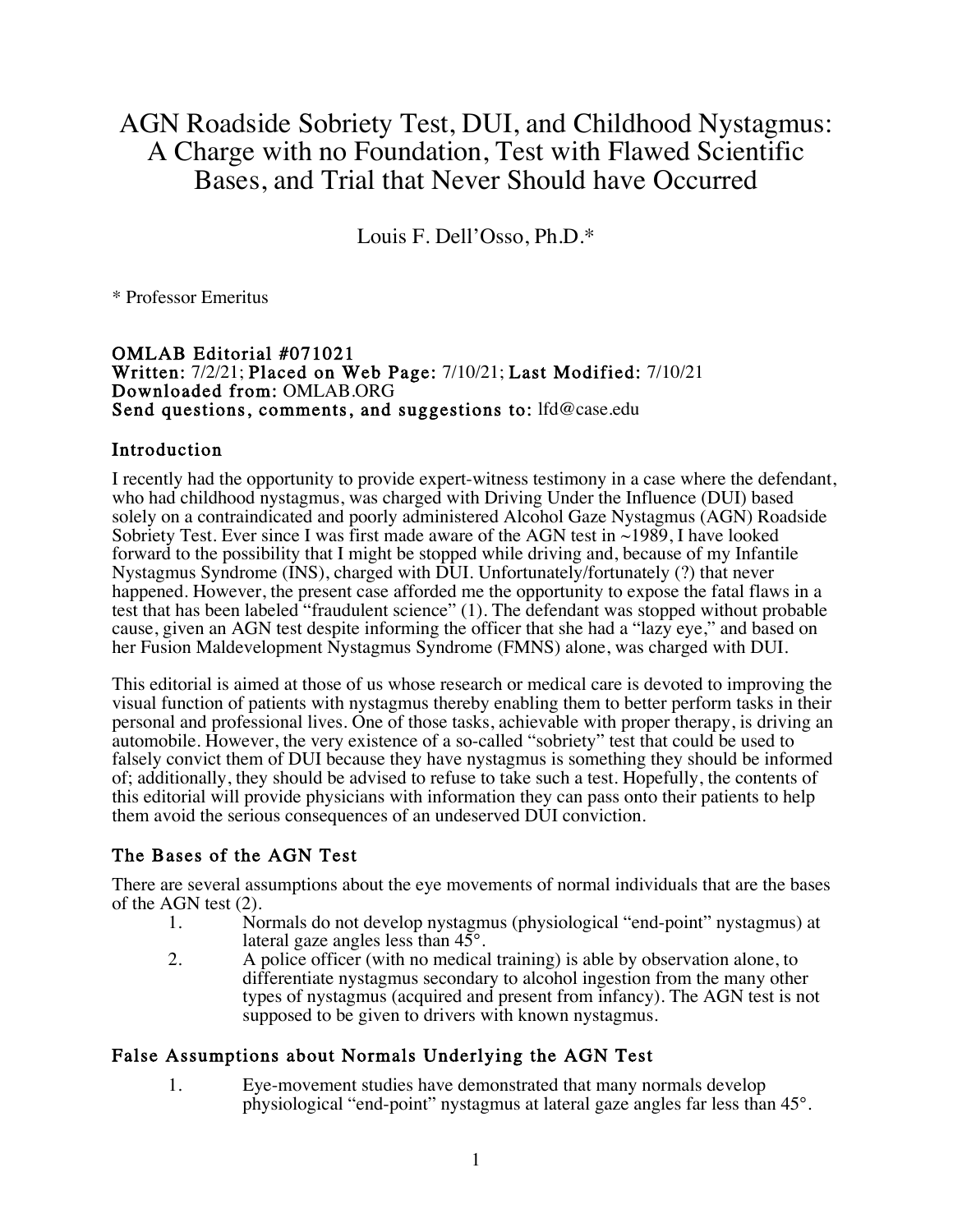One study contained a subject whose nystagmus occurred at  $20^{\circ}$  of lateral gaze (3). In another, several subjects developed nystagmus at  $10^{\circ}$ ,  $20^{\circ}$ , and  $30^{\circ}$  (4). If this latter study is representative of the general population,  $12\%$  would have nystagmus at  $10^{\circ}$ ,  $20\%$  at  $20^{\circ}$ , and  $30\%$  at  $30^{\circ}$ .

2. As the present case illustrates, the AGN test has been given to drivers with life- long nystagmus and a history of strabismus ("lazy eye"). Officers with no training in the differential diagnosis of the many types of nystagmus are presumed to be able to eliminate drivers with nystagmus other than AGN. That presumption is without basis and contradicted by the fact that most physicians cannot do so despite 4 years of medical school. Our research using eye- movement data revealed that many cases of complex nystagmus couldn't be reliably diagnosed by clinical observation alone, even by more highly trained physicians or nystagmus researchers (including this author).

# False-Positive Results for Drivers with Nystagmus

The AGN test will yield false-positive results (i.e., presumption and charge of DUI) not only for drivers with INS, FMNS, and Spasmus Nutans Syndrome (SNS), but also could do so for some normal drivers with physiological end-point nystagmus at small lateral gaze angles or are taking some prescription drugs, have had coffee or even aspirin. This lack of specificity alone should be sufficient to disqualify its use in determining such a serious charge.

# Specific Court Case

The defendant in this case was a female with childhood nystagmus who also happened to be a police lieutenant; a guilty DUI verdict would have seriously affected her livelihood. As the supplemental transcript shows, the arresting officer did not have probable cause to stop the defendant, administered the AGN test despite being told that the defendant had a "lazy eye" since childhood, did not administer the test properly, and claimed the test was positive despite the fact that he did not have a clear view of her eye movements due to the defendant's myogenic ptosis of the eye lids. The officer claimed the defendant's car crossed the midline many times but a careful examination of the officer's video recording showed that during the whole drive along a winding country road the driver's side rear wheel never touched or crossed the midline. The only times it did was at intersections when she made left turns. The physics of a four-wheeled vehicle with directionally fixed rear wheels and controllable front wheels dictates that the track of the rear wheels will always be within (i.e., along a shorter radius) that of the front wheels by an amount determined by the length of the vehicle and the sharpness of the turn. By the tortured reasoning of this officer, most drivers of cars and all drivers of trucks who made left turns could reasonably be stopped for possible DUI interrogation. Clearly, he did not have probable cause to stop the defendant's car. When informed of the "lazy eye" condition, he should have suspected the possible accompaniment of nystagmus (50% of INS patients and 100% of FMNS patients have strabismus). He did not question the defendant about possible nystagmus. The AGN test should be performed with the target held above eye level to facilitate a clear view of the subject's eyes. In this case, because of her "droopy eye lids" it should have been held even higher than normal. Instead, the video clearly shows that the target was held below the subject's nose, thereby preventing a clear view of her eyes. Yet, the officer claimed the test was positive, just as he falsely claimed her car repeatedly crossed the midline while driving.

Prior to trial, the defendant eye movements were examined clinically and using eye-movement recordings by Dr. Richard Hertle and me. We positively identified her nystagmus as that of FMNS and so stated in our reports. That should have precluded the use of the AGN test and disqualified its putative findings as evidence of high blood alcohol level. In short, this case should never have been brought to trial; why the prosecutor chose to do so is an unanswered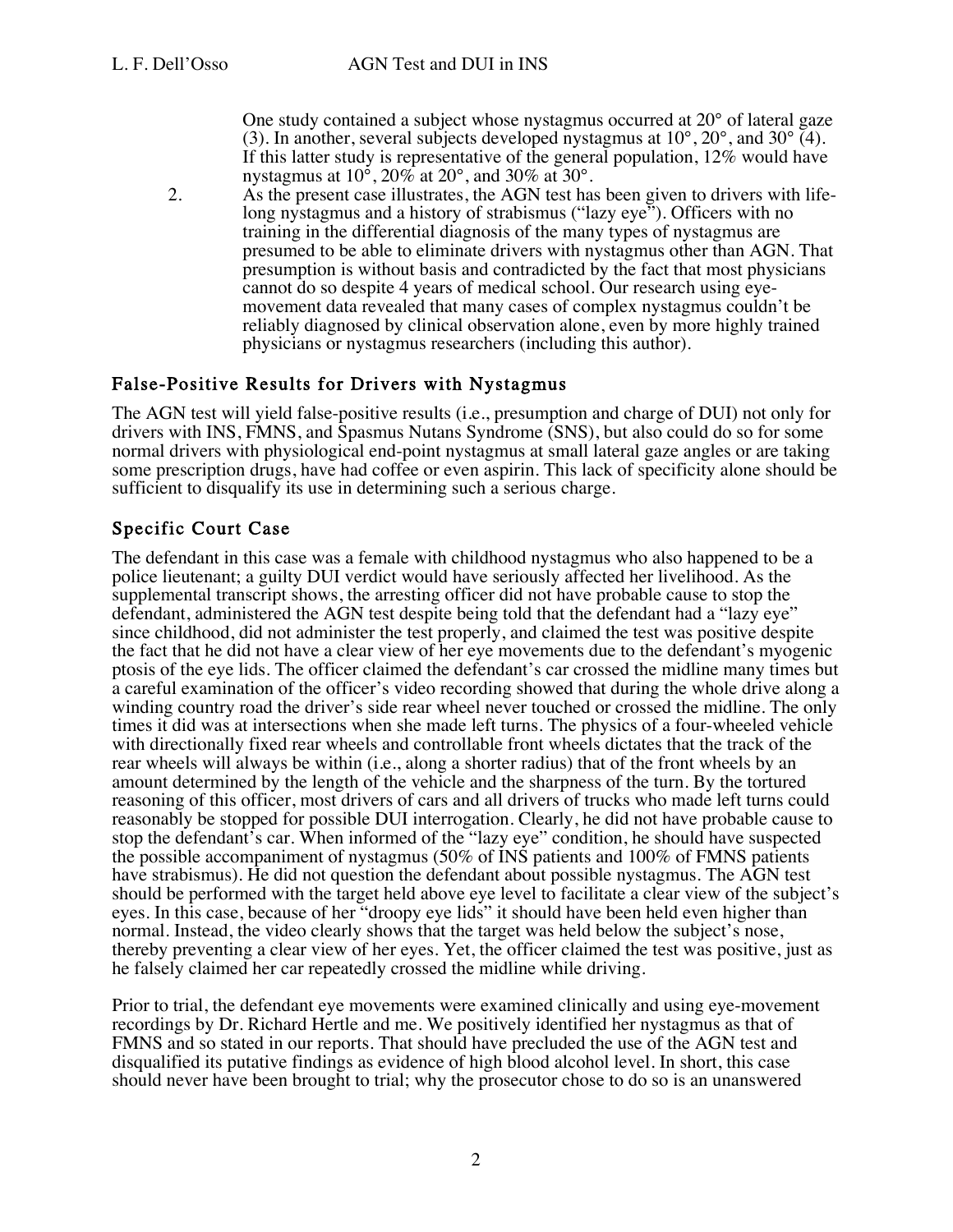question. Fortunately, the jury understood the fatal shortcomings of the AGN test in this case and ruled, "NOT GUILTY;" hopefully, this will be used as a precedent in future DUI cases.

### Discussion

The history of the AGN roadside sobriety test is fraught with scientific error and lack of expertise in eye movements by its authors. It was written under contract and was not subjected to peer review in any of the many journals specializing in eye movement and/or nystagmus. It is non-specific for alcohol and requires medical evaluation of a driver's nystagmus by an untrained officer, possibly under extreme conditions (i.e., darkness, roadside, inclement weather, etc.) (5). Such a test should never be the determining factor in a charge of DUI, as it was in this case despite specific instructions in the HGN test manual that it be used only in conjunction with other tests. Given the many flaws listed above, I contend that it has no place in determining DUI, even in conjunction with other tests.

The past several decades have seen a rise in the number of successfully treated patients with childhood nystagmus. Thanks to improved therapies,  $\sim 60\%$  have been able to pass the vision test for a driving license (6). The physicians who helped make this dramatic improvement in the personal and professional lives of those patients should also inform them of the potential dangers that the use of the AGN test exposes them to (e.g., a false DUI charge or conviction, the time and stress involved in defending themselves against such a charge, and the large expenses that defense may entail). In addition to informing their patients of this danger, physicians should provide them with a signed note delineating the type of nystagmus the patient has; that note should be kept with the driver at all times when driving; some physicians may already do this (e.g., David Granet, personal communication). This preventative measure will provide a reasonable officer with the facts that should deter him from administering the AGN test to drivers with nystagmus. In cases where it does not, the patient should refuse to take that test since the presumed false-positive outcome could then be used against them, possibly violating their rights under the Fifth Amendment of the US Constitution. Our research and treatments have enhanced the lives of these patients; we owe it to them to provide the tools to prevent undeserved legal, economic, and psychological damage that would accompany a false DUI charge.

# Supplemental Material

### Transcript of L.F. Dell'Osso's Court Testimony

Downloadable from: http://www.omlab.org/editorial/editorial.html

# References

1. Booker JL. The Horizontal Gaze Nystagmus test: fraudulent science in the American courts. Science & Justice 2004; 44:133-139.

2. Good GW, Augsburger AR. Use of horizontal gaze nystagmus as a part of roadside sobriety testing. Am J Optom Physiol Optics 1986; 63:467-471.

3. Abel LA et al. Endpoint nystagmus. Invest Ophthalmol Vis Sci 1978; 17:539-544.

4. Whyte CA, Petrock AM, Rosenberg M. Occurrence of physiologic gaze-evoked nystagmus at small angles of gaze. Invest Ophthalmol Vis Sci 2010; 51:2476-2478.

5. Dell'Osso LF. Nystagmus, saccadic intrusions/oscillations and oscillopsia, In: Lessell S, Van Dalen J T W, eds Current Neuro-Ophthalmology, Vol. 2. Chicago: Year Book Medical Publishers, 1990; 147-182.